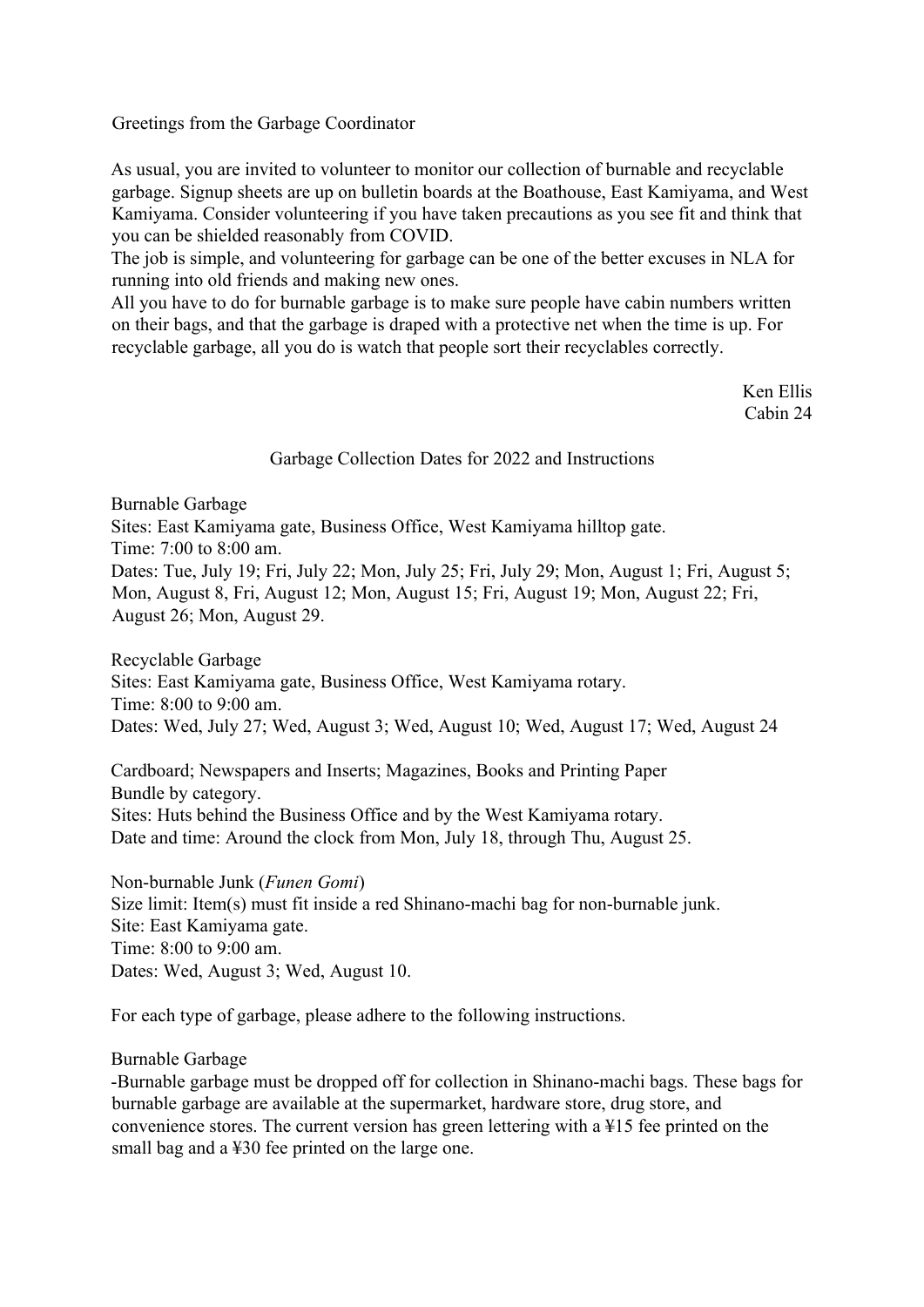-Write your cabin number on the bags with a bold magic marker before carrying them out to a collection site.

-Follow instructions from volunteers when dropping off your bags.

-If cleaned, milk cartons and Styrofoam food trays can be dropped off at supermarkets for recycling. Otherwise, they can be included along with plastic food wrappers among burnable garbage. Plastic containers for eggs, condiments, shampoo and shower soap, kitchen detergent, and laundry detergent are burnable, as well.

-Make sure that there are no recyclable items, disposable lighters or highly combustible lithium-ion batteries mixed in with burnable garbage.

-Refrain from abandoning burnable garbage overnight to avoid attracting bears, monkeys, crows and other harmful wild animals.

- Shinano-machi's sanitation department has no capability for separately collecting plastic containers and food wrappers if they remain unwashed and grimy with food, soap, or detergent residue. If you want to do your part in separating plastic containers and food wrappers from burnable garbage, please consider driving the containers and wrappers home with you at the end of your stay.

-Clothing, shoes and towels are burnable.

*-Blue sheet* are not burnable, as they risk emitting dioxins from certain types of incinerator. Please rid *blue sheet* as non-burnable junk (*funen gomi*).

Recyclable Garbage

-We collect only PET bottles, aluminum cans, steel cans, and glass jars and bottles that have been rinsed clean in water.

-Remove labels and caps from PET bottles. Sort cans into aluminum and steel, and glass bottles and jars by color (clear, brown, and other).

-Drop off recyclables into our array of collection bins.

-Return large (1.8-liter) *sake* bottles, as well as large (633ml) and medium (500ml) reusable beer bottles to a liquor store.

-Empty gas canisters to table-top gas burners can also be dropped off, provided that they have been emptied completely and then punctured. Other toiletry and food-related aerosol cans can also be disposed of in the same way.

-Unless you completely empty and puncture them first at your own risk, we ask that you consult your caretaker, or a hardware store, before disposing spray paint and insecticide aerosol cans. The content of these can be hazardous and may threaten the wellbeing of our volunteers.

Cardboard; Newspapers and Inserts; Magazines, Books and Printing Paper

-Disassemble cardboard boxes into flat sheets. All packaging tape and address stickers must be removed from the cardboard before disposal.

-Newspapers and their advertising inserts are categorized together, while magazines, books and printing paper comprise yet another category of recyclable paper.

-When disposing, tie each category of paper in a bundle with string. Do not use adhesive tape. -The huts will be open around the clock through most of the season. Be considerate. Space is limited.

Non-burnable Junk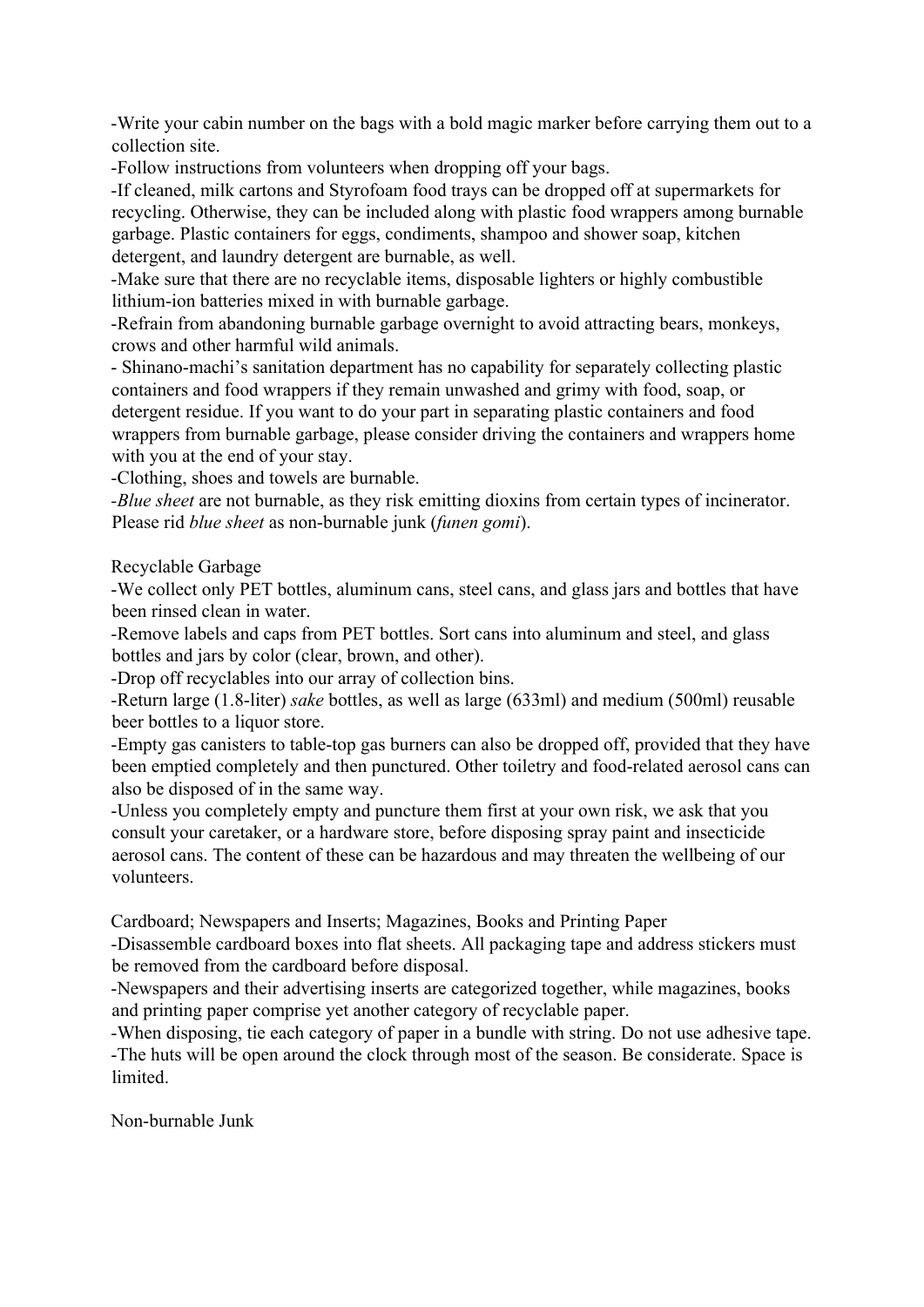-Let's clarify the *don't do* list first. We cannot collect television sets, air conditioners, washing machines and dryers, or refrigerators and freezers because neither NLA, our contractor, or Shinano-machi is licensed to do so.

-That said, we do recognize that both new and old members may want to dispose of old kitchen and cleaning appliances and replace them with new ones. However, NLA imposes a size limit on these items out of fairness to all members, and to enable our contractor to haul these away to the Shinano-machi junkyard in a hassle-free, timely and cost-effective manner. -We ask only that such items fit inside a red Shinano-machi bag. The good news is that this includes microwaves, toasters, rice cookers, coffee makers and electric pots from the kitchen; vacuum cleaners, mop heads, scrub brushes, buckets, and wash basins from utility spaces; DVD and video decks, sound equipment, computers and printers from the living room; and power tools from equipment spaces.

-We collect these along with other less recyclable items such as pots and pans, aluminum foil, scrap metal, hand tools, dried paint cans, ceramics, broken glass, light bulbs, lithium-ion, drycell and button batteries, electronic thermometers, pieces of hard and foam plastic, and *blue sheet.*

*-*At this stage, these items will be collected at the East Kamiyama gate only, on the first two Wednesdays of August.

-There is some sorting involved, such as the separation of pots and pans into Teflon coating, aluminum, and steel. But with some organizing of the collection bins, we think that this will become self-explanatory.

-As we phase in and grow accustomed to the sorting and collection of non-burnable junk, we hope to expand the collection sites eventually to include the West Kamiyama rotary and Business Office.

-One small favor to ask. We request that you hand in mercury thermometers to hospitals from now on, along with, for example, disposable insulin syringes and needles. This is in response to Japan having banned the manufacture, import and sale of mercury thermometers at the beginning of 2021.

-Because of our size limit, be warned that if you outfit your cabin with American-sized kitchen appliances, you may run into difficulty when the time comes to junk them.

## Larger Junk (*Sodai Gomi*)

-NLA provides no assistance for disposing junk too large to fit in a red Shinano-machi bag. -You must apply for a permit first at Shinano-machi town hall, and then hire someone or drive it by yourself to either the Shinano-machi junkyard (026-255-4574) or the Nagano City Environmental Energy Center (i.e. the incinerator, 026-222-5301).

-If it's something metallic or made of steel - such as a bicycle, steel desk, chair or bookshelf, stove or kerosine heater with the fuel tank emptied, or a pair of skis or a snowboard – it goes to the Shinano-machi junkyard at a cost of 1,000 yen per item.

-If it's made of wood or a fabric of some kind – such as wood furniture with the metal fittings removed, futon and foam mattresses, comforters, blankets and sheets, curtains, carpeting and tatami mats – it goes to the center (incinerator) in Nagano at a cost of 160 yen per 10 kilograms.

-Spring mattresses must be stripped bare of upholstery and fiber cushioning, down to the steel framing and coils, before they can be hauled to the Shinano-machi junkyard. We can help you with the upholstery and cushioning if they are packed in the green bags and brought to us as burnable garbage.